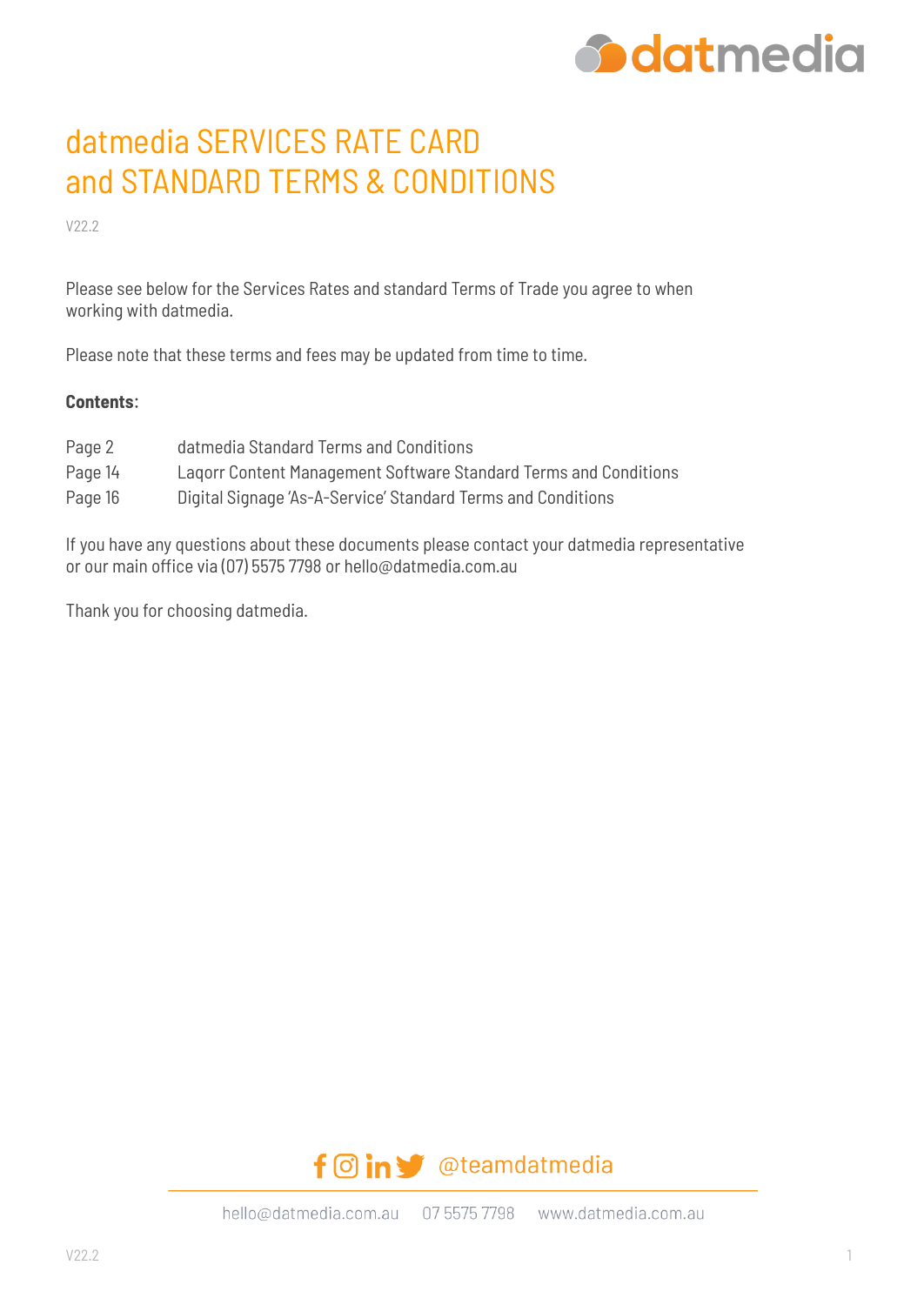

## datmedia Standard TERMS AND CONDITIONS

datmedia Services Rate Card

| <b>SERVICES</b>                                                    | <b>RATE</b><br>(ex GST) | <b>UNIT</b> |
|--------------------------------------------------------------------|-------------------------|-------------|
| <b>Technical Support</b>                                           |                         |             |
| Help Desk Phone Support (outside of Active Monitoring service)     | \$185.00                | per hour    |
| <b>Content Services</b>                                            |                         |             |
| <b>Content Management</b>                                          | \$230.00                | per hour    |
| Content Design & Production                                        | \$230.00                | per hour    |
| <b>Training</b>                                                    |                         |             |
| On-Site Training (plus travel costs)                               | \$230.00                | per hour    |
| <b>Phone Training</b>                                              | \$230.00                | per hour    |
| <b>On-Site Technical &amp; Repairs</b>                             |                         |             |
| Call Out Fee - Business Hours                                      | \$75.00                 | per call    |
| Call Out Fee - After Hours*                                        | \$90.00                 | per call    |
| Service Labour - Business Hours                                    | \$185.00                | per hour    |
| Service Labour - After Hours*                                      | \$220.00                | per hour    |
| Travel - Business Hours (where no local technician is available)** | \$185.00                | per hour    |
| Travel - After Hours (where no local technician is available)**    | \$220.00                | per hour    |
| <b>Project Management</b>                                          | \$230.00                | per hour    |
| Monthly Excess Data Fee^                                           | \$40.00                 | per 1GB     |
| <b>Out of Warranty Management</b>                                  | \$90.00                 | per claim   |

*\*Note: A 4-hour minimum call-out applies to After Hours / Weekend / Public Holiday labour.*

*\*\*Note: Travel applies when site is >80km radius from the nearest City's GPO.*

*^Note: Excess data fee only applies to customers utilising mobile data plans to connect device and covers 3G or 4G data used beyond your mobile data plan inclusions as stated on your quote.*

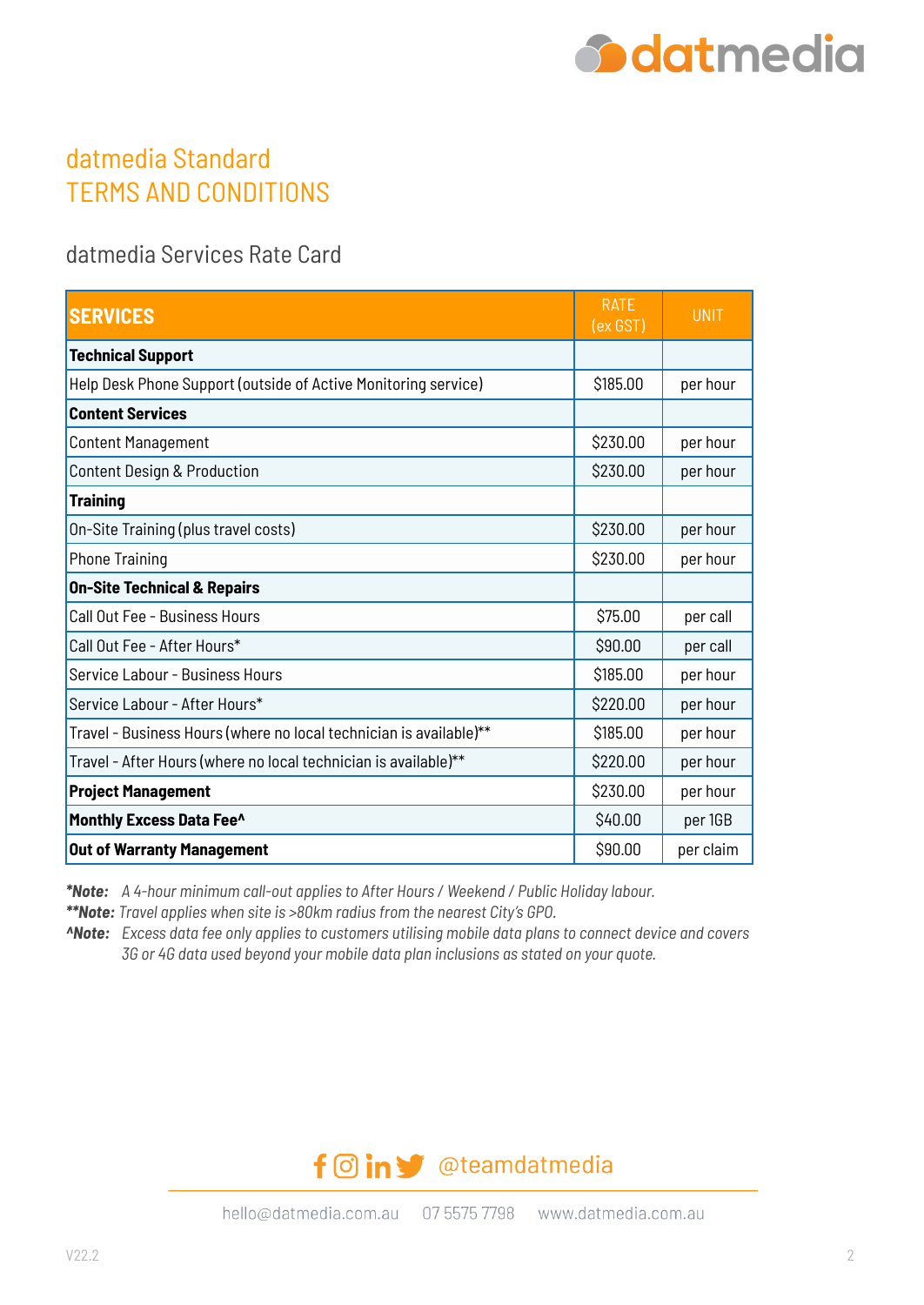

### Technical Support

Should you require technical support you can contact datmedia via www.datmedia.com.au/support. If you are not able to do this you can email support@datmedia.com.au. The service is monitored during normal business hours. For urgent matters outside of business hours you can also call 07 5575 7798 and will be diverted to an on-call team member who will be able to assist over the phone directly or via a return call shortly after (charges apply: Help Desk Phone Support (Weekend) \$185.00 per hour).

### Active Monitoring

If your Laqorr CMS fee includes our Active Monitoring service then your digital display is proactively monitored during business hours by datmedia's help desk team. If there is an issue with the display that cannot be remotely resolved our team may be in touch with your staff to ask for troubleshooting assistance (usually basic interventions such as turning the power on/off).

### Troubleshooting Guides

datmedia has published guides in our Knowledge Base to assist your staff with onsite troubleshooting. They are also dispatched to the site in hard copy with all players for easy access.

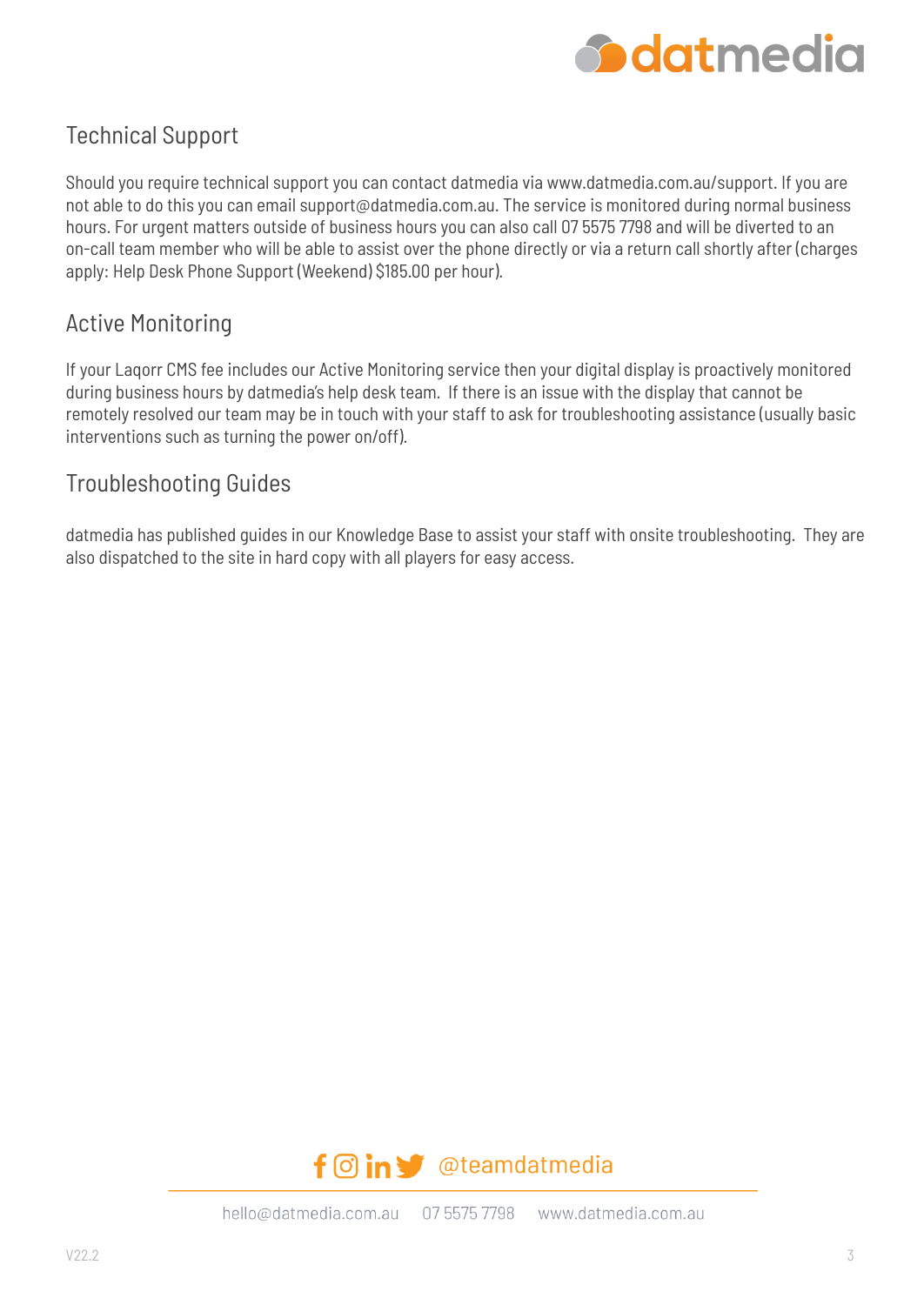

### Warranty and Service Terms & Conditions

If it is necessary to send a technician to site to investigate and/or repair an issue datmedia will send a Service Authority Request email to the nominated authority for that site (usually the store owner) outlining the issue, warranty status and any expected costs for approval by return email before proceeding with the on-site service.

All products supplied by datmedia are covered by their respective Manufacturers Warranties. Unless specified, the standard warranty conditions will apply, and no provisions have been made for an extension of these warranties.

If the issue does not meet the warranty conditions, a Warranty Management Claim Fee will apply, as per our standard rate card.

Equipment warranties will be specified on the sales order and are usually either 'on-site warranty' (the manufacturer will send a technician to site to repair at no charge to the customer) or 'return to base warranty' (the product must be returned to the manufacturer at the owners cost for repair or replacement).

If a product requires warranty and you require datmedia to attend site, investigate, repair, remove, freight and/or reinstall the product our standard service call rates and/or freight will apply.

Installation Warranty: datmedia will repair any workmanship related problems that you report to us within the 12-months after installation. Damage to our work is not covered. We are responsible for the correction of our immediate work only and not for the conditions that may have been caused.

#### **Installation Terms & Conditions**

1) Client responsibilities:

a. Lead times. Please allow adequate lead times for our team to order equipment and book your installation. Typical lead times are as per below but please check with our team as early as possible as certain items may require longer:

- i) Equipment orders: 4-6 weeks prior to scheduled installation date;.
- ii) Installation: 2 weeks prior to scheduled installation date.

b. Site readiness. Please ensure site is ready for installation on the agreed date and time as per the following list:

- iii) Installers have unimpeded access to site and equipment.
- iv) Other trades have completed prerequisite works (eg. power, shopfitting, data)
- v) Cabinetry/enclosures/fixing points etc by shopfitters are complete and in-place (datmedia should be consulted before finalising plans for the above).
- vi) Centre management and/or other relevant authorities have been advised of and have approved works. Where applicable this includes notifying the responsible Security Company to ensure access is granted and a Security Guard is on site for the duration of the installation
- vii) Site is ready to accept delivery of equipment up to 5 days before the install date. datmedia endeavours to schedule delivery as close as possible to the install date however

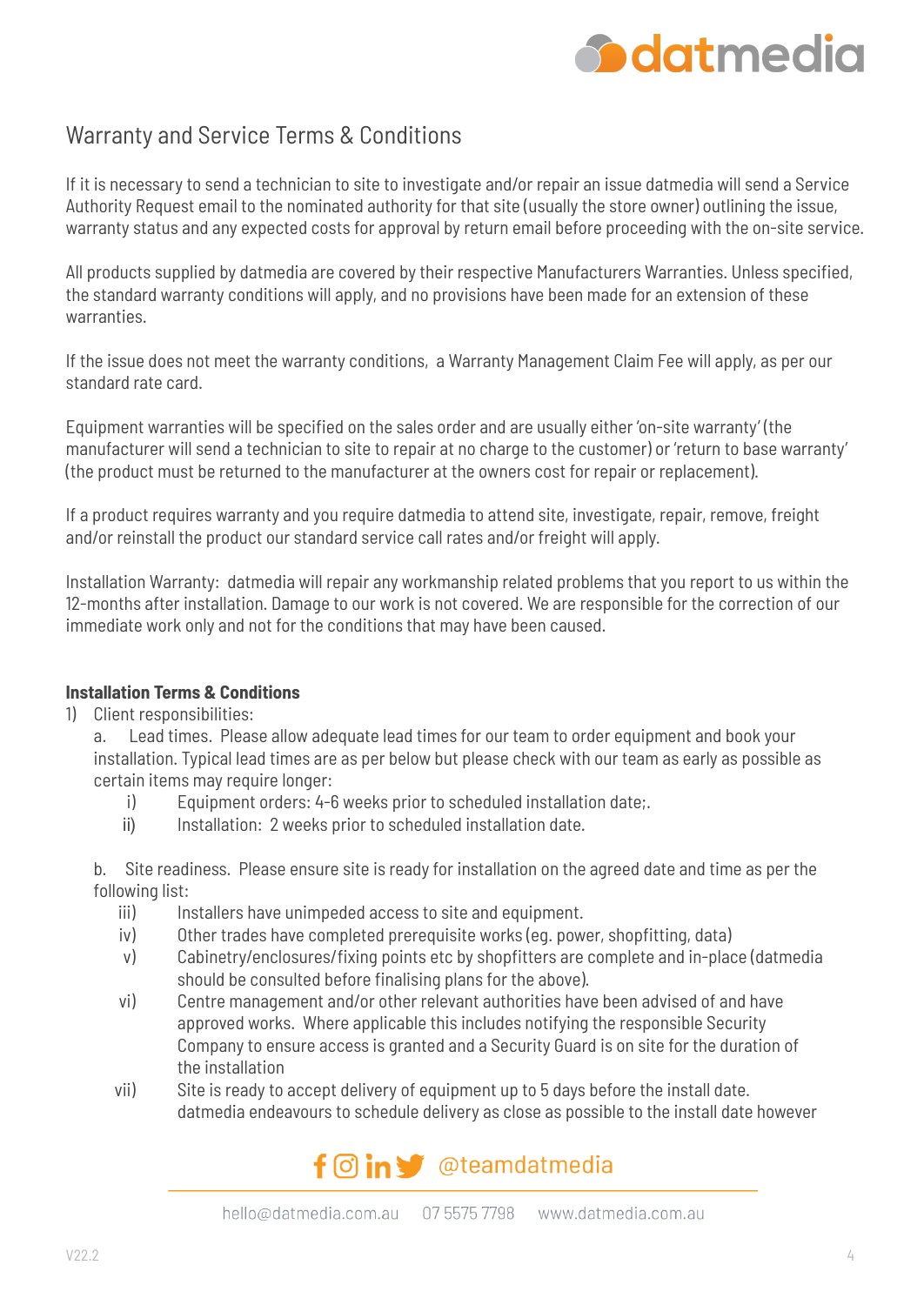

it is the client's responsibility to ensure the equipment (which can be bulky and/or fragile) is kept safe and secure on site when delivered.

viii) Access to data is required to each media player being installed so that it can be controlled and monitored via the CMS. A hard-wired ethernet connection is preferred however a WiFi connection with good signal strength will also work. Please note that if the WiFi SSID or passwords are changed at any time then each media player will need to be updated on site at the cost of the client as this cannot be updated remotely. Dial-up internet is not sufficient.

c. Self Installation. For client's arranging their own installation, please note that datmedia cannot guarantee the arrival times of stock to site and will not be held responsible for any costs associated with stock or freight delays. We recommend to check that stock has arrived before sending installers to site.

d. Structural certification. datmedia recommends that the client seek independent structural certification for the chosen installation location. Engineering certification is the client's responsibility. datmedia make no guarantee to the structural suitability of any existing structure, location or connection detail and the client indemnifies datmedia (the company, its staff and contractors) and its installation contractors of any liability relating to structural failure or unsuitability of the structure or fixings to perform the required duty. Indemnity includes and is not limited to property damage, compensation, death or injury. datmedia's installation contractors provide a guarantee that they will complete their specified works using best practice and follow detailed installation and connection method providing that they do not find cause for the works to be potentially unsafe, either to its staff during install or the public once installed herein referred to as 'Duty of Care'. Should any of the works compromise datmedia and/or its installation contractor's duty of care, datmedia or the installation contractor will immediately cease work and notify the client of the issue and offer a resolution. At such time the client may choose to accept the proposed resolution or propose an alternative solution but at no time will datmedia or its installation contractors compromise their duty of care and such refusal to do so does not constitute a breach of contract. This undertaking by datmedia does not waive the client's responsibilities for ensuring the works datmedia are directed to carry out are structurally sound.

e. Video wall structure. For multi-screen video wall installations, it is the client's responsibility to ensure that the wall or structure supporting the video wall must be completely flat to allow correct alignment of screens. Failure to do so may require the installation works to be delayed and requoted.

f. Fixed cabling. Unless detailed otherwise in the installation estimate, it is the responsibility of the client to provide installation of fixed cabling requirements including materials and termination.

g. Electrical. If datmedia have not detailed an inclusion of an electrician in the installation estimate all fixed wiring is to be supplied and installed by the client and the client's electrician may be required onsite at the time of installation to allow datmedia and its installation contractor to complete the work. Should datmedia be unable to complete the installation due to cabling or electrical issues additional costs may apply for non-continuation of works (see item 3 below).

h. Inspection and acceptance of delivered goods. It is the client's responsibility to ensure that upon delivery to site by courier, the nominated site contact inspects with reasonable care all packaging for any signs of

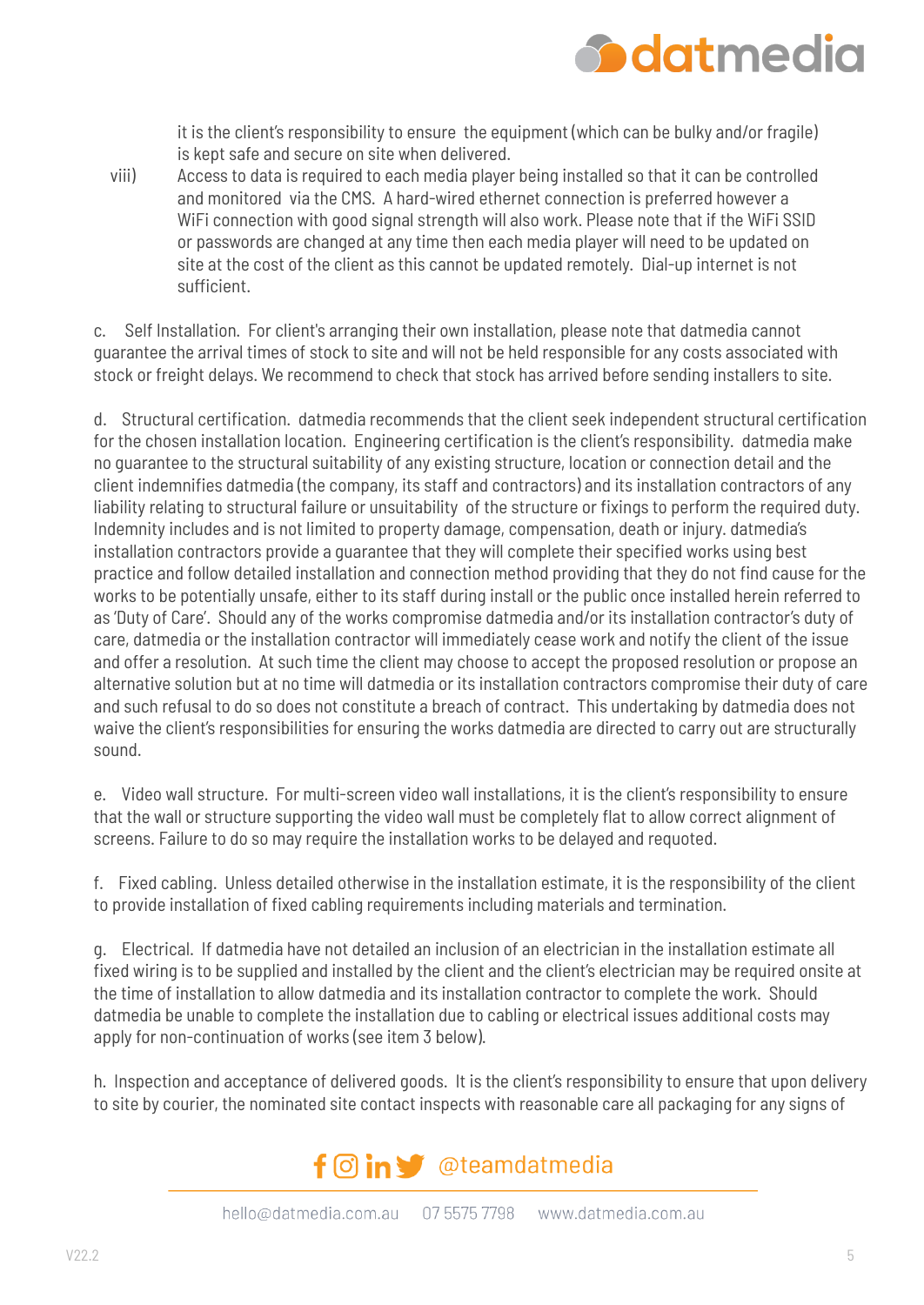

damage. Upon signing the courier's proof of delivery, the client accepts the goods as delivered and there is no longer any recourse to claim repair, refund or replacement of any damage from datmedia or the courier.

i. Rubbish Removal. Unless specifically included in our quote, disposal of equipment packaging & boxes is the responsibility of the client.

#### **2. Existing Structure.**

Where datmedia and its installation contractors have been directed to install equipment to an existing structure the method of attachment and material attaching to will be agreed between the client and datmedia in consultation with the installation contractor. Once installation has commenced and if it is discovered that the structure varies considerably from the advised detail and/or compromises the structural integrity or datmedia duty of care, the issue will be escalated to the client for resolution. Such instances include but are not limited to, material thickness, cladded surfaces, walls believed to be structurally sound but are not unsuitable to carry installed load, incorrect detailed dimensions provided to datmedia.

#### **3. Delays or extra works.**

Unless detailed otherwise in the installation estimate, datmedia allow for all works to be completed in a continuous uninterrupted manner. The client is responsible for coordinating all prerequisite works to be completed prior to datmedia installation. Delays or interruptions with installation due to site issues, power, structural, unions, coordination with other trades or weather may incur additional costs for the completion of works.

#### **4. Health & Safety.**

Job Safety Analysis (JSA) and Safe Work Method Statements (SWMS) are an Australian Standard and an expectation for all workplaces across Australia. Many sites do not have a particular policy in this regard but datmedia and its installation contractors requirement is to complete all processes for every installation site and issue a copy to the nominated site supervisor or client manager. Where the site has specific needs including specialised JSA, SWMS, Inductions, Supervisors, Site Meetings and Tool Box Meetings, unless detailed otherwise datmedia standard inclusion does not cover such requirements and additional costs will apply if required for datmedia staff and subcontractors to meet the requirements.

#### **5. Estimates.**

datmedia can provide installation estimates based on the client brief and/or reasonable assumptions however we highly recommend that a site audit is completed by one of our technicians to confirm the details of the installation prior to moving forward to avoid additional costs incurred due to variances from the brief or assumptions.

#### **6. Parking & travel.**

datmedia has local technicians in all CBD and most regional centres. In instances where travel is required to non-CBD locations this travel will be invoiced at the rates detailed in your estimate, quote or sales order. Should parking costs be incurred by technicians at the installation site, these costs will be added to the final invoice.

#### **7. Ladders, Scaffolds & Assisted Lifts.**

Unless detailed otherwise in the installation estimate, datmedia has allowed for all works to be safely completed

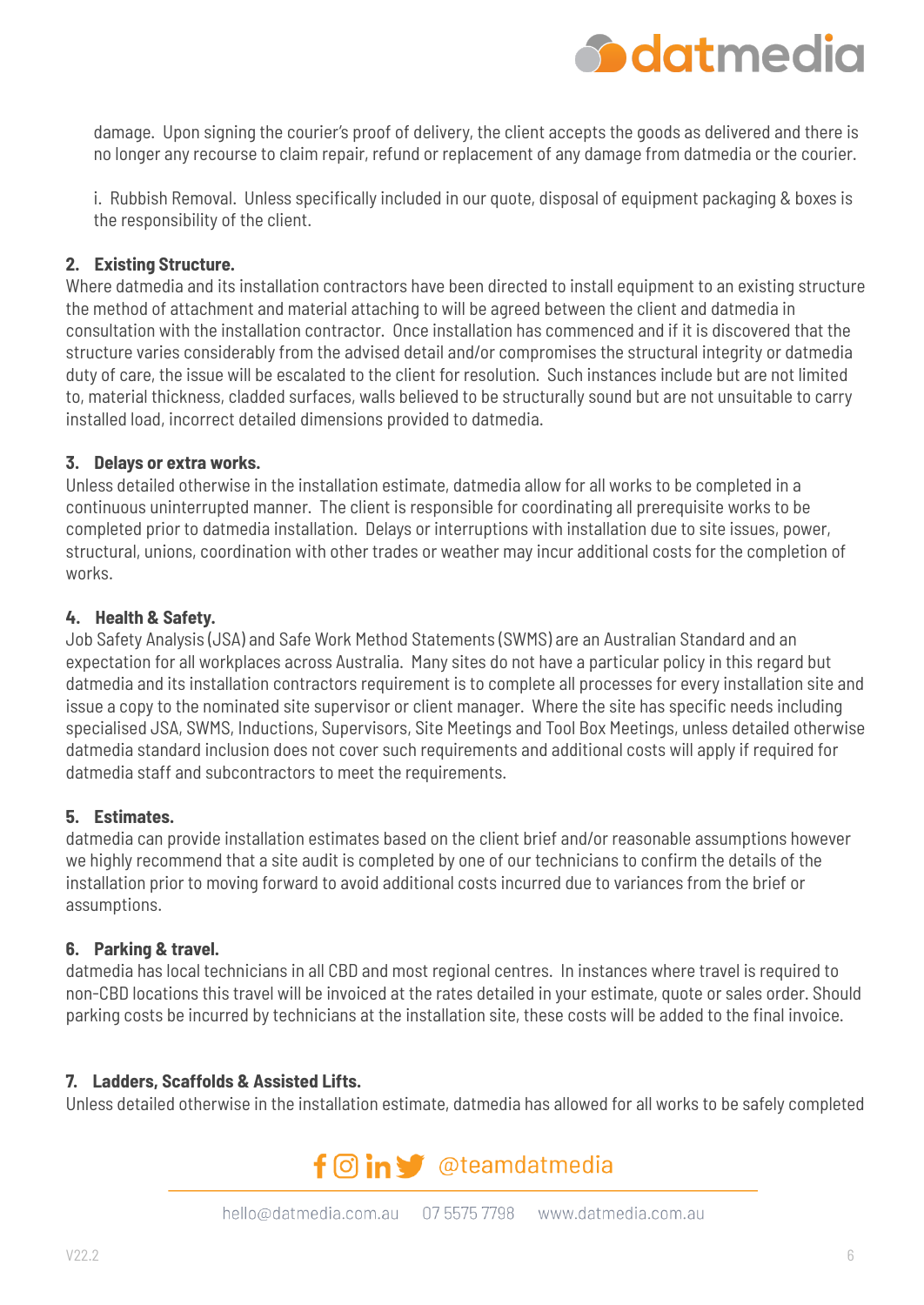

using standard ladders where installers are working at less than 2 metres above ground level. datmedia has not made any allowance for assisted lifts such as boom lifts for scissor lifts. datmedia can arrange assisted lift hire if required however we require notice to do so. Where datmedia installers are unable to complete works without an assisted lift that was not previously identified this will be considered non continuous works and may incur additional costs for the completion of works (see item 3 above).

#### **Terms & Conditions of Trade**

#### **1. Definitions**

1.1 "Seller" shall mean DAT Media Pty Ltd and its successors and assigns.

1.2 "Buyer" shall mean the Buyer or any person acting on behalf of and with the authority of the Buyer.

1.3 "Guarantor" means that person (or persons), or entity who agrees herein to be liable for the debts of the Buyer on a principal debtor basis.

1.4 "Goods" shall mean Goods supplied by the Seller to the Buyer (and where the context so permits shall include any supply of Services as hereinafter defined).

1.5 "Services" shall mean all services supplied by the Seller to the Buyer and includes any advice or recommendations (and where the context so permits shall include any supply of Goods as defined supra).

1.6 "Price" shall mean the cost of the Goods as agreed between the Seller and the Buyer subject to clause 4 of this contract.

#### **2. Acceptance**

2.1 Any instructions received by the Seller from the Buyer for the supply of Goods and/or the Buyer's acceptance of Goods supplied by the Seller shall constitute acceptance of the terms and conditions contained herein.

2.2 Where more than one Buyer has entered into this agreement, the Buyer's shall be jointly and severally liable for all payments of the Price.

2.3 Upon acceptance of these terms and conditions by the Buyer the terms and conditions are irrevocable and can only be rescinded in accordance with these terms and conditions or with the written consent of the manager of the Seller.

2.4 None of the Seller's agents or representatives are authorised to make any representations, statements, conditions or agreements not expressed by the manager of the Seller in writing nor is the Seller bound by any such unauthorised statements.

2.5 The Buyer undertakes to give the Seller not less than fourteen (14) days prior written notice of any proposed change in the Buyer's name and/or any other change in the Buyer's details (including but not limited to, changes in the Buyer's address, facsimile number, or business practice).

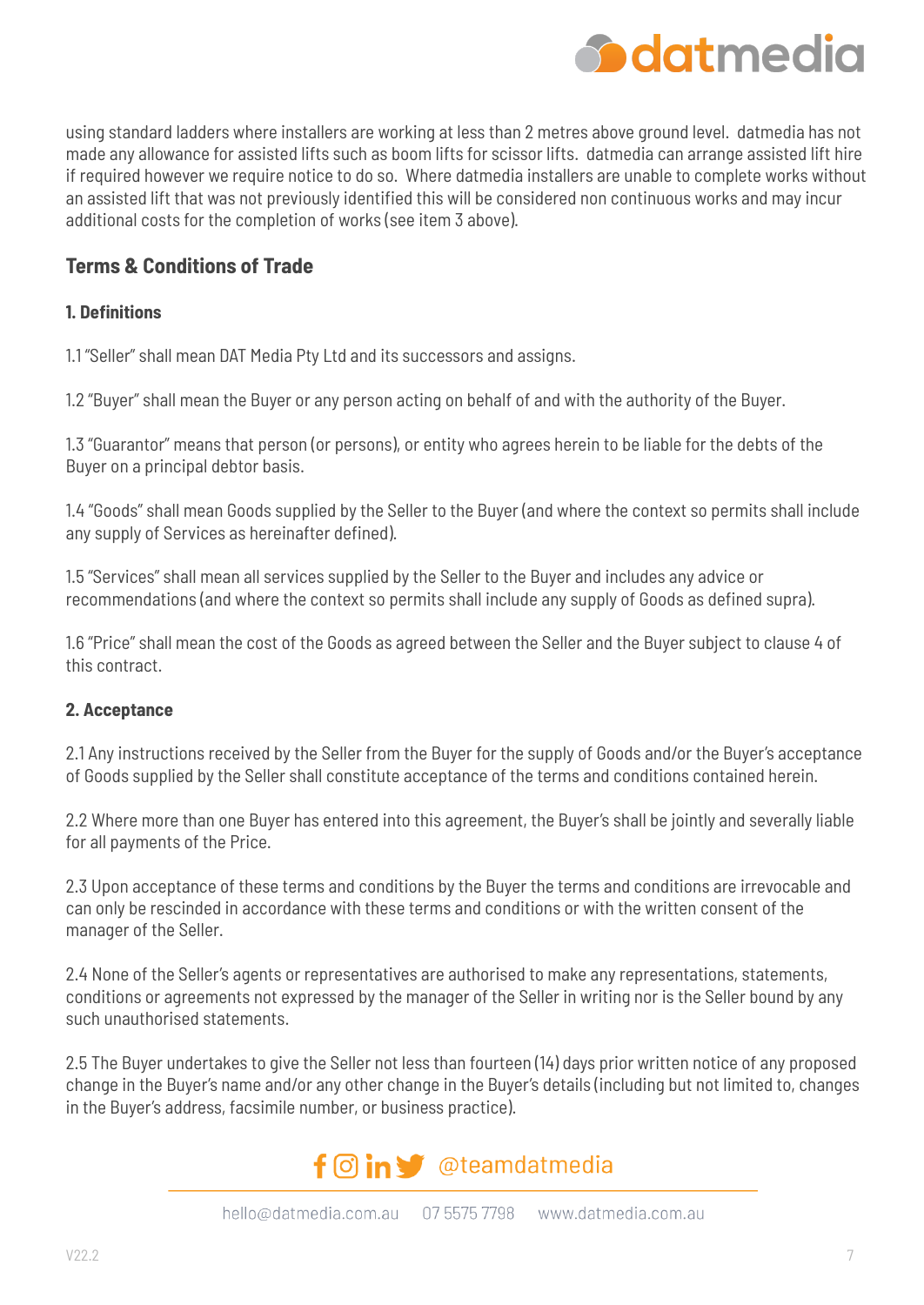

#### **3. Goods**

3.1 The Goods are as described on the invoices, quotation, work authorisation or any other work commencement forms as provided by the Seller to the Buyer.

#### **4. Price And Payment**

4.1 At the Seller's sole discretion the Price shall be either;

- (a) as indicated on invoices provided by the Seller to the Buyer in respect of Goods supplied; or
- (b) the Seller's quoted or estimated Price which shall be binding upon the Seller provided that the Buyer shall accept in writing the Seller's quotation or estimate within thirty (30) days.

4.2 Time for payment for the Goods shall be of the essence and will be stated on the invoice, quotation or any other order forms. If no time is stated then payment shall be on delivery of the Goods.

4.3 At the Seller's sole discretion, payment for approved Buyers shall be made by instalments in accordance with the Seller's delivery/payment schedule.

4.4 At the Seller's sole discretion, payment for approved Buyer's shall be due on thirty (30) days following the end of the month in which a statement is posted to the Buyer's address or address for notices.

4.5 At the Seller's sole discretion, for certain approved Buyers payment will be due seven (7) days following the date of the invoice.

4.6 Payment will be made by cash on delivery, or by cheque, or by bank cheque, or by credit card, or by direct credit, or by any other method as agreed to between the Buyer and the Seller.

4.7 The Price shall be increased by the amount of any GST and other taxes and duties which may be applicable, except to the extent that such taxes are expressly included in any quotation given by the Seller.

#### **5. Delivery Of Goods / Services**

5.1 Delivery of the Goods shall be made to the Buyer's address. The Buyer shall make all arrangements necessary to take delivery of the Goods whenever they are tendered for delivery.

5.2 The failure of the Seller to deliver shall not entitle either party to treat this contract as repudiated.

5.3 The Seller shall not be liable for any loss or damage whatever due to failure by the Seller to deliver the Goods (or any of them) promptly or at all.

#### **6. Risk**

6.1 If the Seller retains property in the Goods nonetheless, all risk for the Goods passes to the Buyer on delivery.

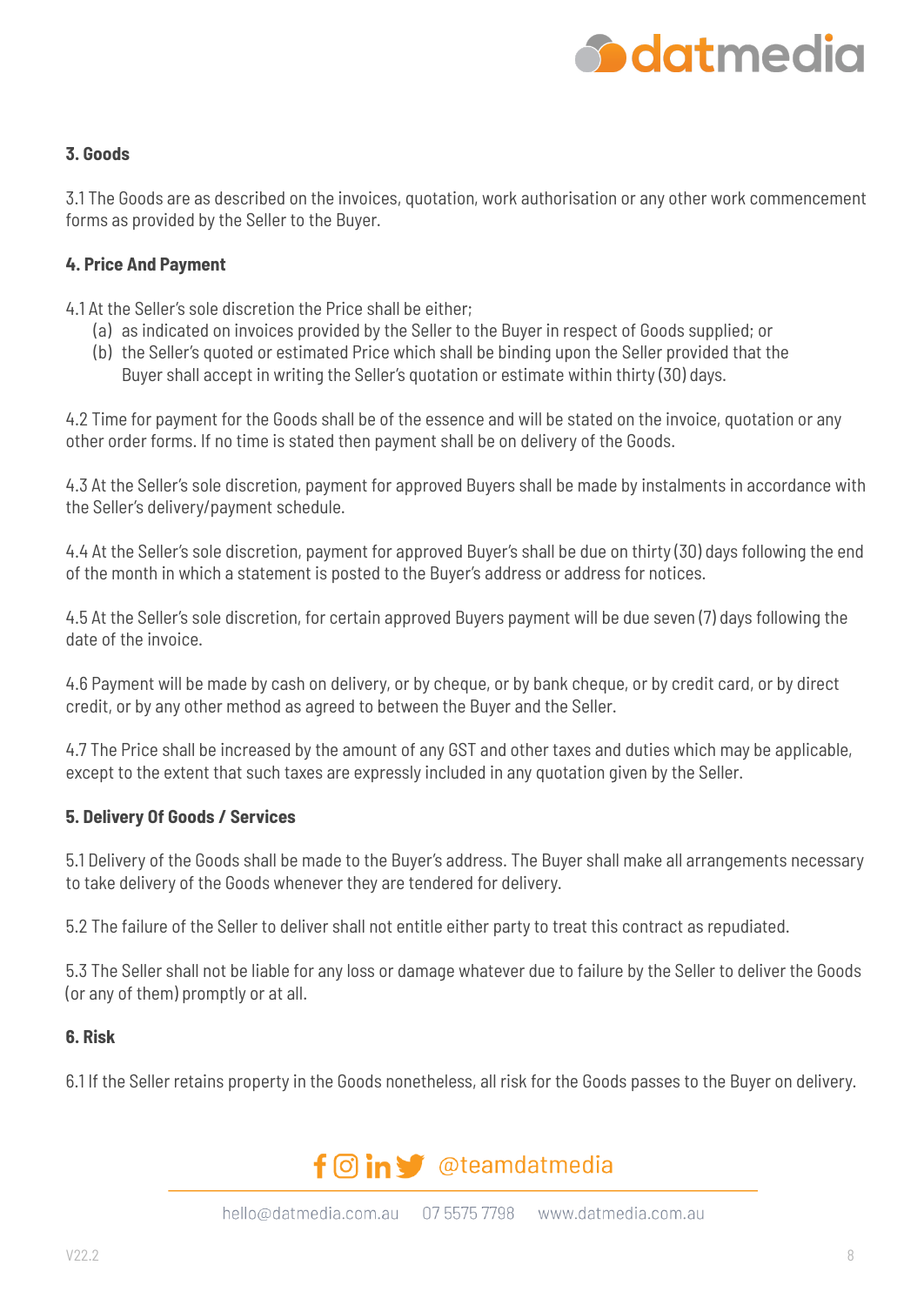

6.2 If any of the Goods are damaged or destroyed prior to property in them passing to the Buyer, the Seller is entitled, without prejudice to any of its other rights or remedies under these Terms and Conditions of Trade (including the right to receive payment of the balance of the Price for the Goods), to receive all insurance proceeds payable for the Goods. This applies whether or not the Price has become payable under the Contract. The production of these terms and conditions by the Seller is sufficient evidence of the Seller's rights to receive the insurance proceeds without the need for any person dealing with the Seller to make further enquiries.

#### **7. Buyer's Disclaimer**

7.1 The Buyer hereby disclaims any right to rescind, or cancel the contract or to sue for damages or to claim restitution arising out of any misrepresentation made to him by any servant or agent of the Seller and the Buyer acknowledges that he buys the Goods relying solely upon his own skill and judgement and that the Seller shall not be bound by nor responsible for any term, condition, representation or warranty other than the warranty given by the Manufacturer which warranty shall be personal to the Buyer and shall not be transferable to any subsequent Buyer.

#### **8. Defects / Returns**

8.1 The Buyer shall inspect the Goods on delivery and shall notify the Seller of any alleged defect, shortage in quantity, damage or failure to comply with the description or quote. The Buyer shall afford the Seller an opportunity to inspect the Goods within a reasonable time following delivery if the Buyer believes the Goods are defective in any way. If the Buyer shall fail to comply with these provisions, the Goods shall be conclusively presumed to be in accordance with the terms and conditions and free from any defect or damage.

8.2 For defective Goods, which the Seller has agreed in writing that the Buyer is entitled to reject, the Seller's liability is limited to either (at the Seller's discretion) replacing the Goods or repairing the Goods provided that:

- (a) the Buyer has complied with the provisions of clause 8.1;
- (b) the Goods are returned at the Buyer's cost within forty-eight (48) hours of the delivery date;
- (c) the Seller will not be liable for Goods which have not been stored or used in a proper manner;
- (d) the Goods are returned in the condition in which they were delivered and with all packaging material, brochures and instruction material in as new condition as is reasonable possible in the circumstances.

#### **9. Warranty**

9.1 The warranty shall be the current warranty provided by the manufacturer of the Goods. The Seller shall be under no liability whatsoever, except for the express conditions as detailed and stipulated in the manufacturer's warranty.

#### **10. The Commonwealth Trade Practices Act 1974 and Fair Trading Acts**

10.1 Nothing in this agreement is intended to have the effect of contracting out of any applicable provisions of the Commonwealth Trade Practices Act 1974 or the Fair Trading Acts in each of the States and Territories of Australia, except to the extent permitted by those Acts where applicable.

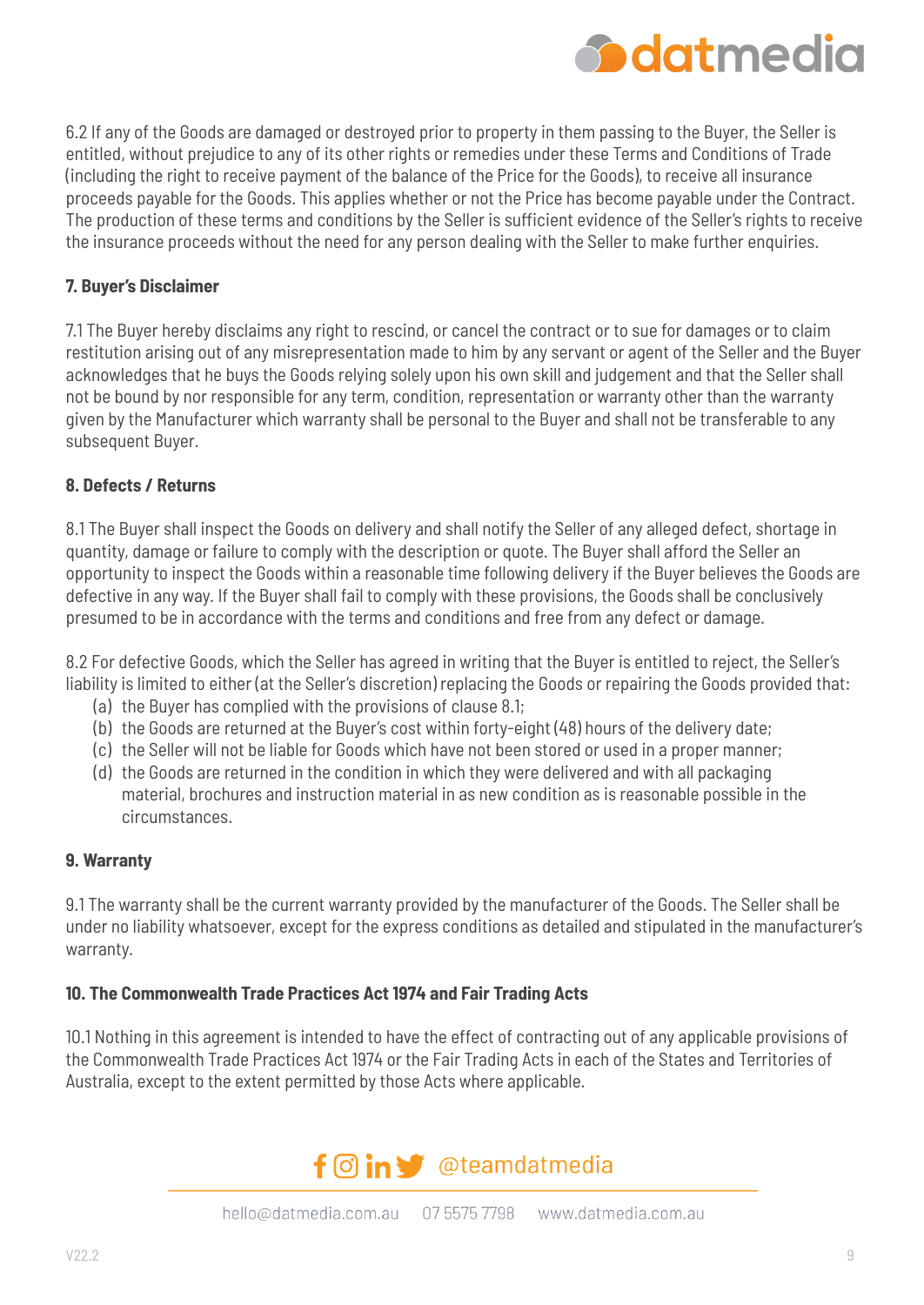

#### **11. Intellectual Property**

11.1 Where the Seller has designed or drawn Goods for the Buyer, then the copyright in those designs and drawings shall remain vested in the Seller, and shall only be used by the Buyer at the Seller's discretion.

11.2 Conversely, in such a situation, where the Buyer has supplied drawings, the Seller in its sale conditions may look for an indemnity (the specifications and design of the Goods (including the copyright, design right or other intellectual property in them) shall as between the parties be the property of the Seller).

11.3 Where any designs or specifications have been supplied by the Buyer for manufacture, by or to the order of the Seller then the Buyer warrants that the use of those designs or specifications for the manufacture, processing, assembly or supply of the Goods shall not infringe the rights of any third party.

11.4 The Buyer warrants that all designs or instructions to the Seller will not cause the Seller to infringe any patent, registered design or trademark in the execution of the Buyer's order.

#### **12. Default & Consequences Of Default**

12.1 Interest on overdue invoices shall accrue from the date when payment becomes due daily until the date of payment at a rate of 9.5% compounding per calendar month and shall accrue at such a rate after as well as before any judgement.

12.2 If the Buyer defaults in payment of any invoice when due, the Buyer shall indemnify the Seller from and against all the Seller's costs and disbursements including on a solicitor and own client basis and in addition all of the Seller's nominees costs of collection.

12.3 Without prejudice to any other remedies the Seller may have, if at any time the Buyer is in breach of any obligation (including those relating to payment), the Seller may suspend or terminate the supply of Goods to the Buyer and any of its other obligations under the terms and conditions. The Seller will not be liable to the Buyer for any loss or damage the Buyer suffers because the Seller exercised its rights under this clause.

12.4 If any account remains unpaid at the end of the second month after supply of the Goods or Services an immediate amount of the greater of \$20.00 or 10.00% of the amount overdue shall be levied for administration fees which sum shall become immediately due and payable.

#### 12.5 In the event that:

- (a) any money payable to the Seller becomes overdue, or in the Seller's opinion the Buyer will be unable to meet its payments as they fall due; or
- (b) the Buyer becomes insolvent, convenes a meeting with its creditors or proposes or enters into an arrangement with creditors, or makes an assignment for the benefit of its creditors; or
- (c) a receiver, manager, liquidator (provisional or otherwise) or similar person is appointed in respect of the Buyer or any asset of the Buyer; then without prejudice to the Seller's other remedies at law
	- (i) the Seller shall be entitled to cancel all or any part of any order of the Buyer which remains unperformed in addition to and without prejudice to any other remedies; and

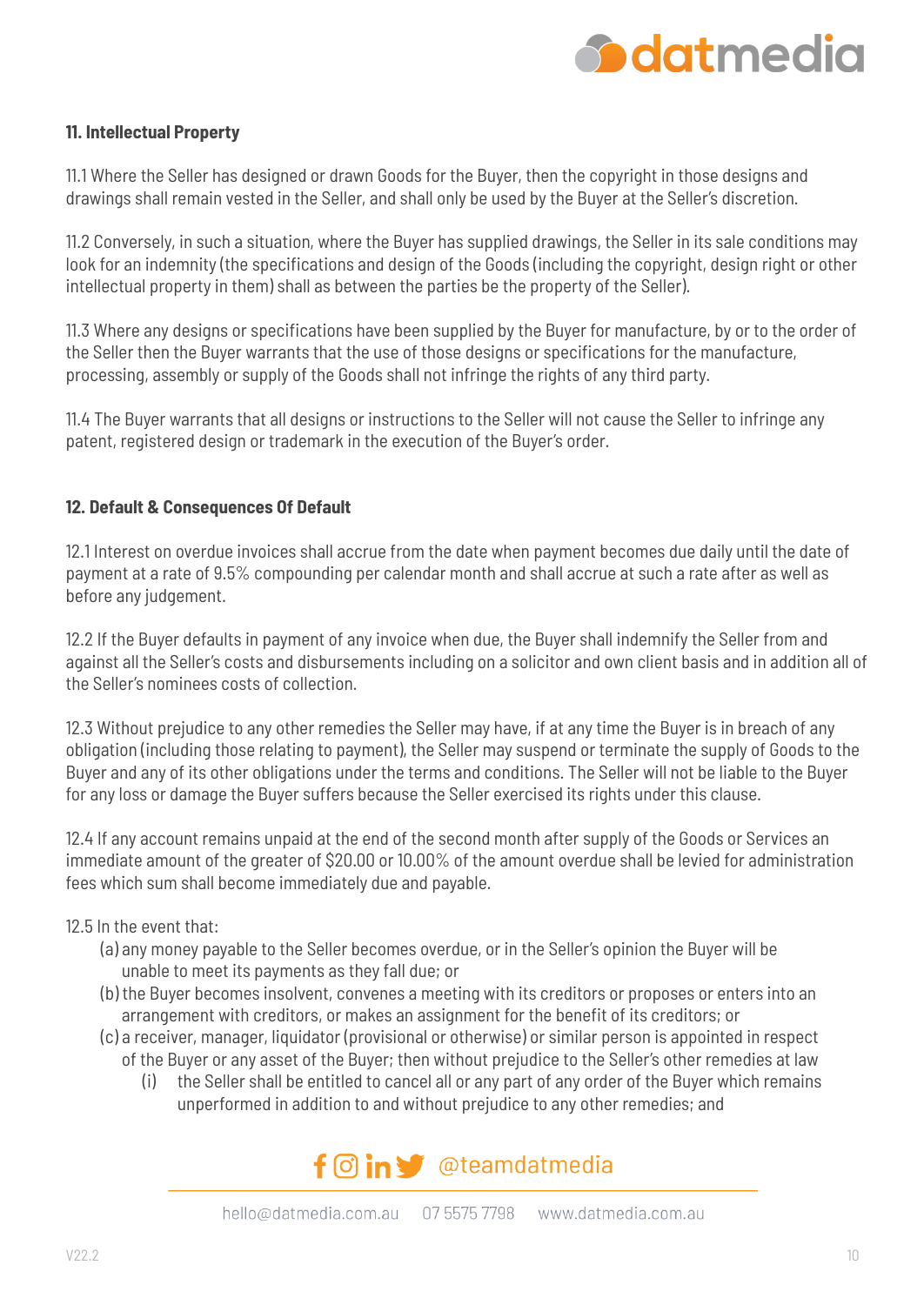

(ii) all amounts owing to the Seller shall, whether or not due for payment, immediately become payable in addition to the interest payable under clause 12.1 hereof.

#### **13. Title**

- 13.1 It is the intention of the Seller and agreed by the Buyer that property in the Goods shall not pass until: (a) The Buyer has paid all amounts owing for the particular Goods, and
	- (b) The Buyer has met all other obligations due by the Buyer to the Seller in respect of all contracts between the Seller and the Buyer, and that the Goods shall be kept separate until the Seller shall have received payment and all other obligations of the Buyer are met.
- 13.2 It is further agreed that:
	- (a) Until such time as ownership of the Goods shall pass from the Seller to the Buyer the Seller may give notice in writing to the Buyer to return the Goods or any of them to the Seller. Upon such notice the rights of the Buyer to obtain ownership or any other interest in the Goods shall cease.
	- (b) If the Buyer fails to return the Goods to the Seller then the Seller or the Seller's agent may enter upon and into land and premises owned, occupied or used by the Buyer, or any premises as the invitee of the Buyer, where the Goods are situated and take possession of the Goods, without being responsible for any damage thereby caused.
	- (c) The Buyer is only a bailee of the Goods and until such time as the Seller has received payment in full for the Goods then the Buyer shall hold any proceeds from the sale or disposal of the Goods on trust for the Seller.
	- (d) The Buyer shall not deal with the money of the Seller in any way which may be adverse to the Seller. (e) Receipt by the Seller of any form of payment other than cash shall not be deemed to be payment until that form of payment has been honoured, cleared or recognised and until then the Seller's ownership of rights in respect of the Goods shall continue.
	- (f) The Buyer shall not charge the Goods in any way nor grant nor otherwise give any interest in the Goods while they remain the property of the Seller.
	- (g) The Seller may require payment of the Price or the balance of the Price due together with any other amounts due from the Buyer to the Seller arising out of these terms and conditions, and the Seller may take any lawful steps to require payment of the amounts due and the Price.
	- (h) The Seller can issue proceedings to recover the Price of the Goods sold notwithstanding that ownership of the Goods may not have passed to the Buyer.
	- (i) Until such time the Buyer has the Seller's authority to convert the goods into other products and if the goods are so converted, the parties agree that the Seller will be the owner of the end products.

#### **14. Security And Charge**

14.1 Despite anything to the contrary contained herein or any other rights which the Seller may have howsoever: (a) Where the Buyer and/or the Guarantor (if any) is the owner of land, realty or any other asset capable of being charged, both the Buyer and/or the Guarantor agree to mortgage and/or charge all of their joint and/or several interest in the said land, realty or any other asset to the Seller or the Seller's nominee to secure all amounts and other monetary obligations payable under the terms and conditions. The Buyer and/or the Guarantor acknowledge and agree that the Seller (or the

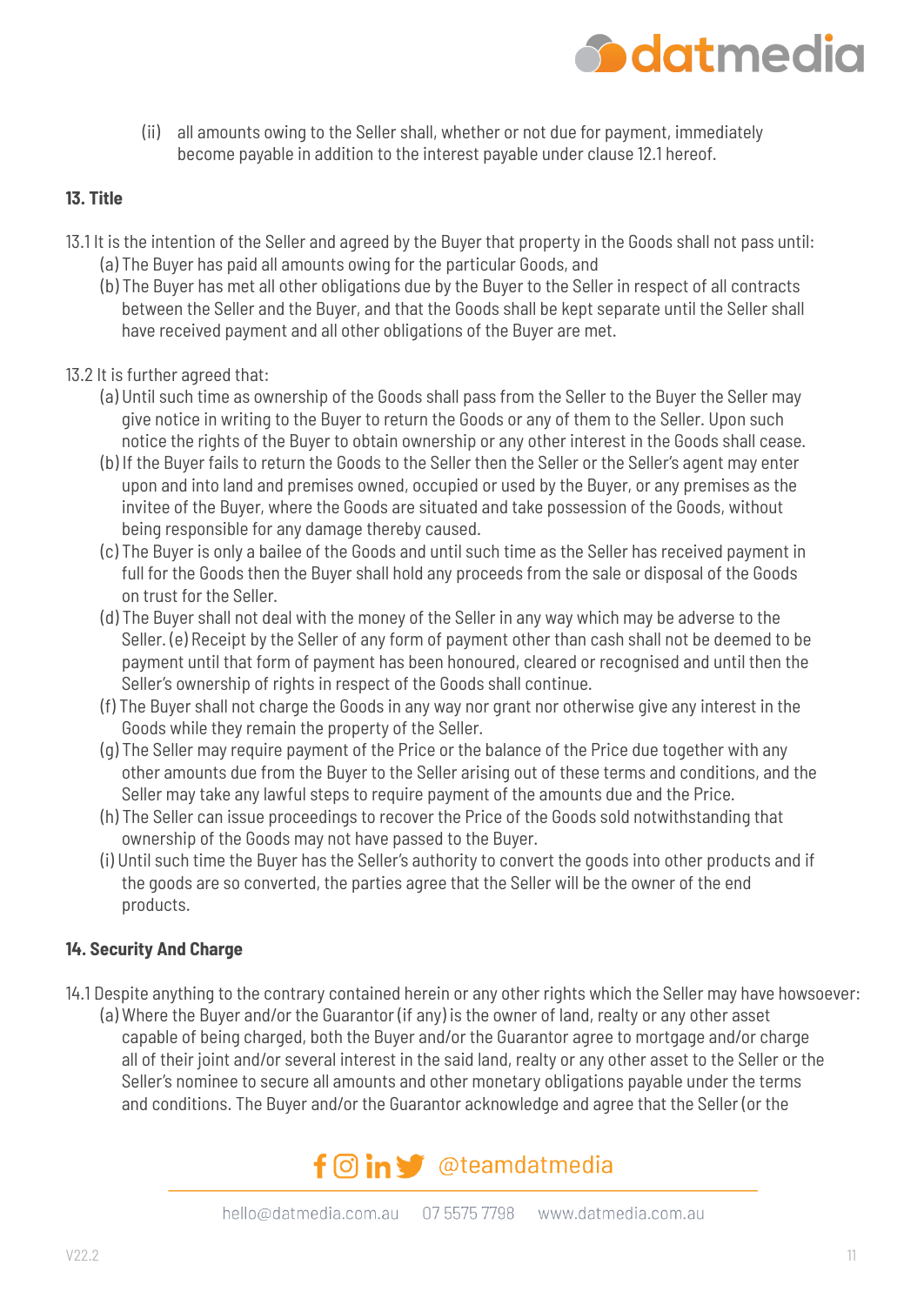

Seller's nominee) shall be entitled to lodge where appropriate a caveat, which caveat shall be released once all payments and other monetary obligations payable hereunder have been met.

- (b) Should the Seller elect to proceed in any manner in accordance with this clause and/or its sub-clauses, the Buyer and/or Guarantor shall indemnify the seller from and against all the Seller's costs and disbursements including legal costs on a solicitor and own client basis.
- (c) To give effect to the provisions of clause [14.1 (a) and (b)] inclusive hereof the Buyer and/or the Guarantor (if any) do hereby irrevocably nominate constitute and appoint the Seller or the Seller's nominee as the Buyer's and/or Guarantor's true and lawful attorney to execute mortgages and charges (whether registrable or not) including such other terms and conditions as the Seller and/or the Seller's nominee shall think fit in his/her/its/their absolute discretion against the joint and/or several interest of the Buyer and/or the Guarantor in any land, realty or asset in favour of the Seller and in the Buyer's and/or Guarantor's name as may be necessary to secure the said Buyer's and/or Guarantor's obligations and indebtedness to the Seller and further to do and perform all necessary and other acts including instituting any necessary legal proceedings, and further to execute all or any documents in the Seller's absolute discretion which may be necessary or advantageous to give effect to the provisions of this clause.

#### **15. Cancellation**

15.1 The Seller may cancel these terms and conditions or cancel delivery of Goods at any time before the Goods are delivered by giving written notice. The Seller shall not be liable for any loss or damage whatever arising from such cancellation.

#### **16. Privacy Act 1988**

16.1 The Buyer and/or the Guarantor/s agree for the Seller to obtain from a credit-reporting agency a credit report containing personal credit information about the Buyer and Guarantor/s in relation to credit provided by the Seller.

16.2 The Buyer and/or the Guarantor/s agree that the Seller may exchange information about Buyer and Guarantor/s with those credit providers named in the Application for Credit account or named in a consumer credit report issued by a reporting agency for the following purposes:

- (a) To assess an application by Buyer;
- (b) To notify other credit providers of a default by the Buyer;
- (c) To exchange information with other credit providers as to the status of this credit account, where the Buyer is in default with other credit providers; and
- (d) To assess the credit worthiness of Buyer and/or Guarantor/s.

16.3 The Buyer consents to the Seller being given a consumer credit report to collect overdue payment on commercial credit (Section 18K(1)(h) Privacy Act 1988).

16.4 The Buyer agrees that Personal Data provided may be used and retained by the Seller for the following purposes and for other purposes as shall be agreed between the Buyer and Seller or required by law from time to time:

(a) provision of Services & Goods;

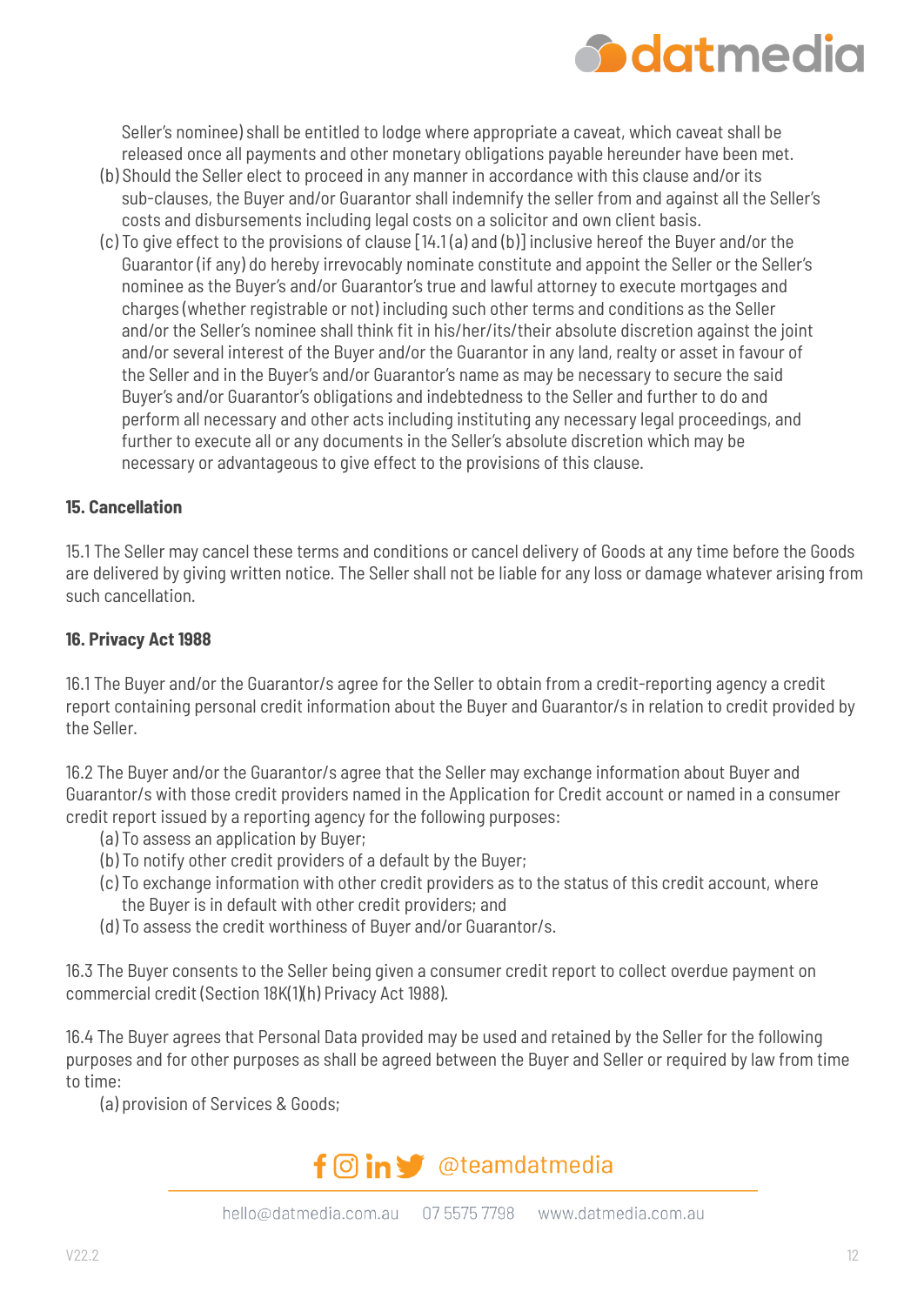

- (b) marketing of Services and/or Goods by the Seller, its agents or distributors in relation to the Services and Goods;
- (c) analysing, verifying and/or checking the Buyer's credit, payment and/or status in relation to provision of Services/Goods;
- (d) processing of any payment instructions, direct debit facilities and/or credit facilities requested by Buyer; and
- (e) enabling the daily operation of Buyer's account and/or the collection of amounts outstanding in the Buyer's account in relation to the Services and Goods.
- 16.5 The Seller may give, information about the Buyer to a credit reporting agency for the following purposes: (a) to obtain a consumer credit report about the Buyer; and or
	- (b) allow the credit reporting agency to create or maintain a credit information file containing information about the Buyer.

#### **17. General**

17.1 If any provision of these terms and conditions shall be invalid, void, illegal or unenforceable the validity, existence, legality and enforceability of the remaining provisions shall not be affected, prejudiced or impaired.

17.2 All Goods supplied by the Seller are subject to the laws of Queensland and the Seller takes no responsibility for changes in the law which affect the Goods supplied.

17.3 The Seller shall be under no liability whatever to the Buyer for any indirect loss and/or expense (including loss of profit) suffered by the Buyer arising out of a breach by the Seller of these terms and conditions.

17.4 In the event of any breach of this contract by the Seller the remedies of the Buyer shall be limited to damages. Under no circumstances shall the liability of the Seller exceed the Price of the Goods.

17.5 The Buyer shall not set off against the Price amounts due from the Seller.

17.6 The Seller may license or sub-contract all or any part of its rights and obligations without the Buyer's consent.

17.7 The Seller reserves the right to review these terms and conditions at any time and from time to time. If, following any such review, there is to be any change in such terms and conditions, that change will take effect from the date on which the seller notifies the Buyer of such change.

17.8 Neither party shall be liable for any default due to any act of God, war, terrorism, strike, lock out, industrial action, fire, flood, drought, storm, public health emergency or other event beyond the reasonable control of either party.

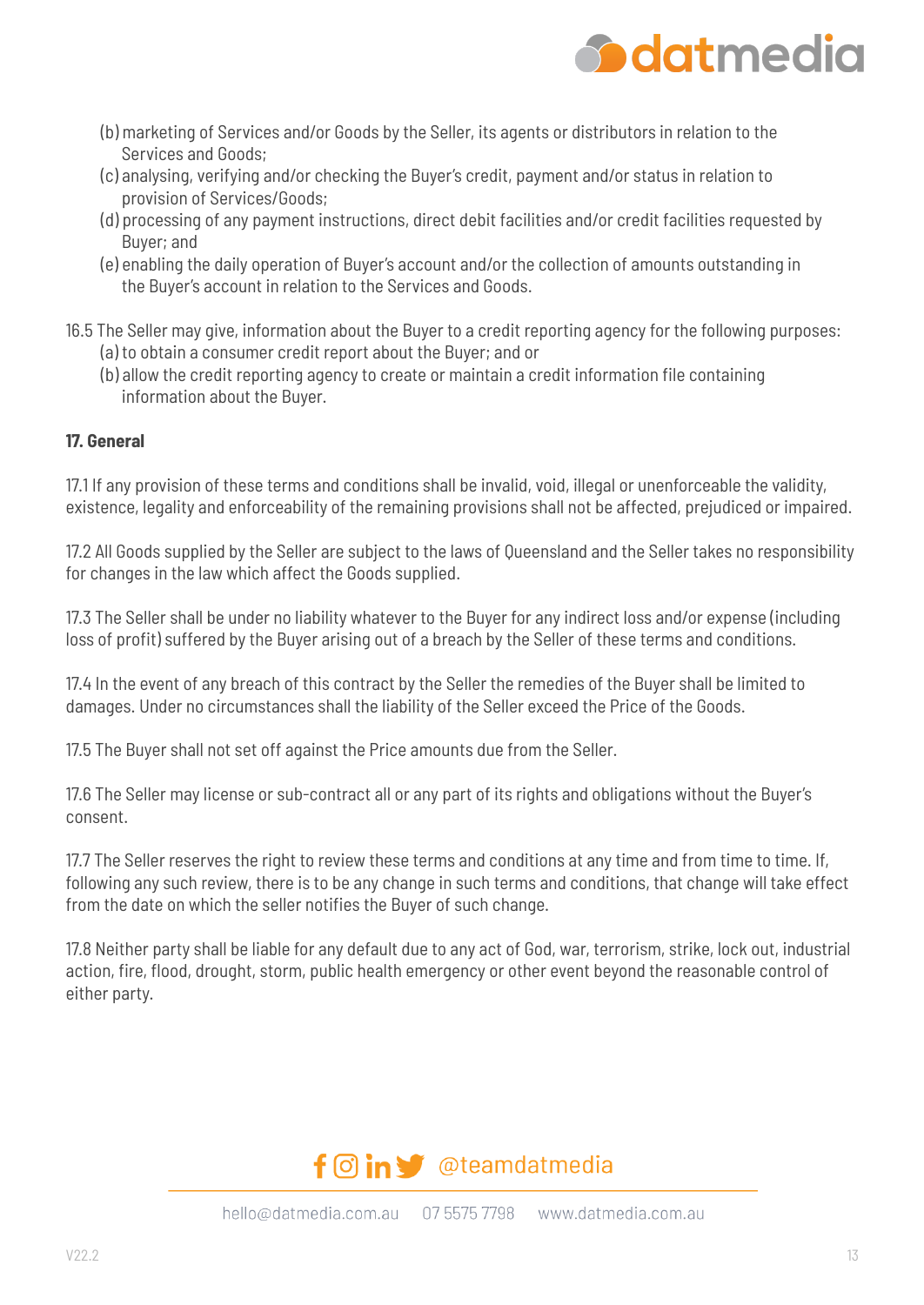

# Laqorr Content Management Software STANDARD TERMS AND CONDITIONS

#### **1. Permitted Use**

The Customer must only use the Laqorr Software System in the Territory specified in the Laqorr End User Agreement for its intended purpose and in accordance with directions from time to time provided by datmedia or its authorised distributor. "Territory" means the country or geographical area as specified in the Laqorr End User Agreement

#### **2. Licence**

The Licence is non-exclusive and non-transferable and for use only within the internal operations of the Customer at the store location specified on the Order Form or premises in which the hardware is installed by datmedia or its authorised distributor.

#### **3. Hardware**

datmedia or its authorised distributor can supply and sell to the Customer hardware suitable for the Laqorr Software System, if requested.

#### **4. Installation**

datmedia or its authorised distributor can organise for purchased hardware (if any) to be installed, if requested.

#### **5. Term**

The Licence is for an initial term of twelve (12) months. Thereafter the licence will continue from month to month. After the initial 12 month term, the licence can be terminated by the Customer or datmedia on not less than one (1) month's written notice to the other.

#### **6. Payment**

If the Customer fails to make any payment on time to any authorised distributor within seven (7) days of the due date for any payment datmedia may immediately terminate the Licence and access to the Laqorr Software System after giving not less than two (2) business days' notice to the Customer and datmedia shall not have any liability whatsoever to the Customer as a result of such termination.

#### **7. No copying of Laqorr Software System**

The Customer must not copy, modify, duplicate, deal with or do anything with the Laqorr Software System or the software supporting such system which is inconsistent with the permitted use in Clause 1 above.

#### **8. Confidentiality**

The Customer and datmedia acknowledge and agree that all information concerning the Licence and all information obtained by either party as a result of this Licence or the use of the Lagorr Software System is confidential and both parties must keep same strictly confidential and not disclose same to any third party without the prior consent of the other party.

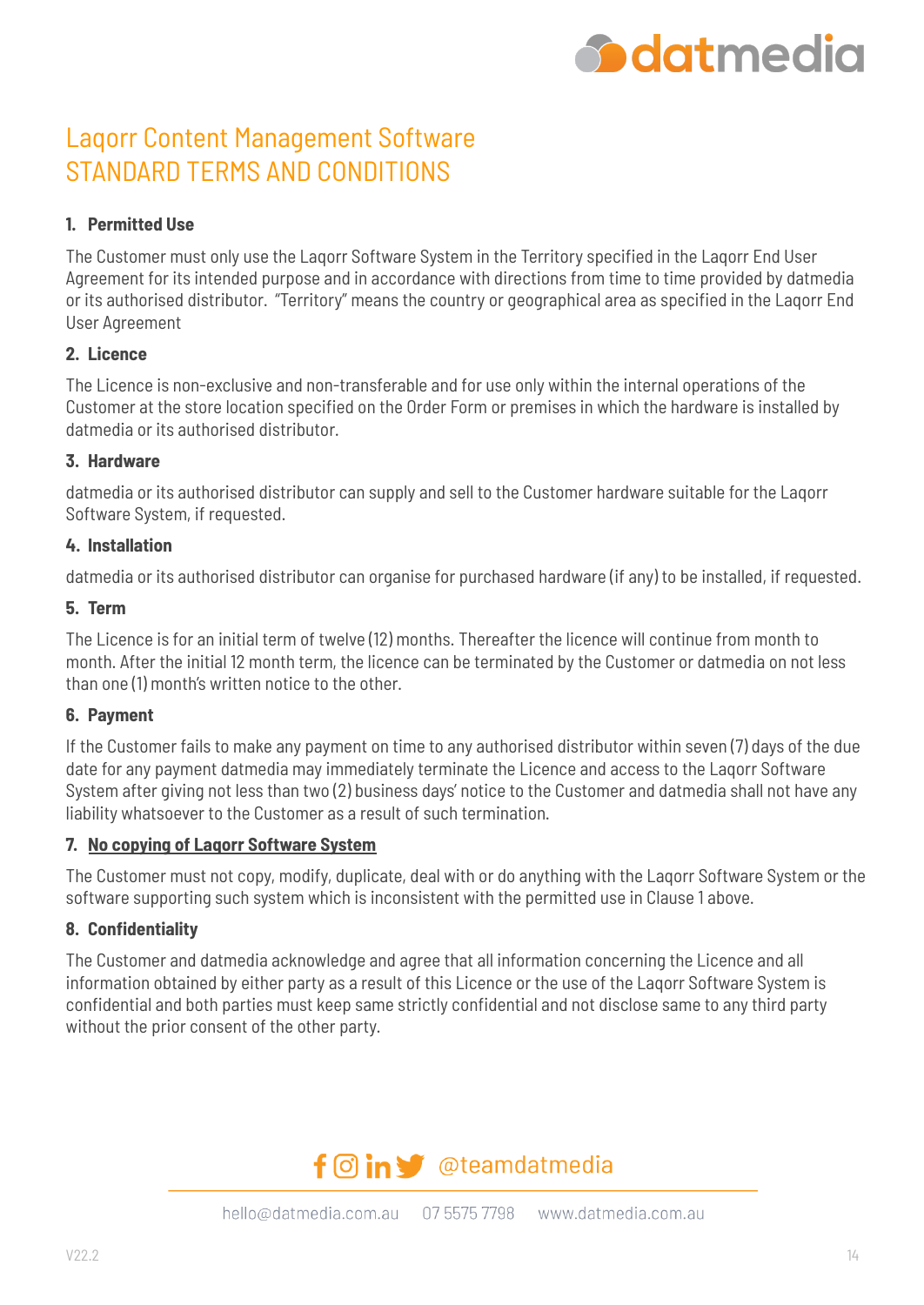

#### **9. Modifications and Enhancements**

datmedia reserves the right to modify or enhance the Laqorr Software System from time to time to improve its functionality. The Customer acknowledges that although the Laqorr Software System has been extensively tested it may not be free of bugs or defects and the Customer releases datmedia from any claims or demands as a result of such bugs or defects. datmedia reserves the right to temporarily suspend access to the Laqorr Software System to enable it to implement modifications or enhancements or to rectify bugs or defects.

#### **10.Storage**

The Customer acknowledges that there is a maximum storage limit of 20GB and agrees that a fee will apply should they exceed the stated limit .